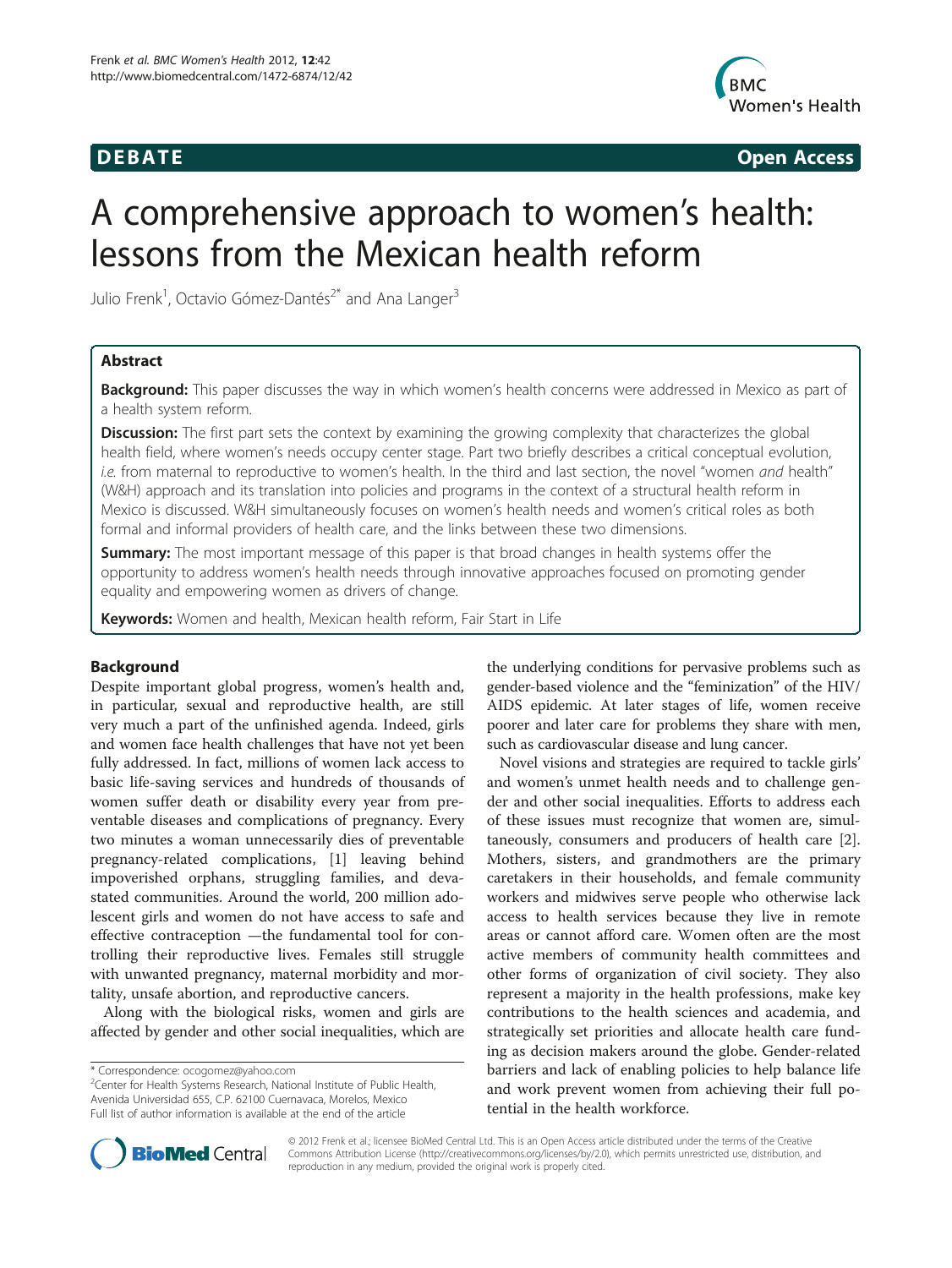The purposes of this paper are to present a concrete experience that illustrates this comprehensive approach and to discuss its translation into policies and programs. We analyze this experience in the context of a structural health reform implemented in Mexico between 2000 and 2006 and the growing complexity that characterizes the global health field, where women's needs occupy center stage. The framework for our discussion is a critical conceptual evolution that has taken place in the last decades, i.e. from maternal to reproductive to women's health throughout the life cycle. The most important message we want to convey through this paper is that broad changes in health systems offer the opportunity to address women's health needs through innovative approaches focused on promoting gender equality and empowering women as drivers of change.

# **Discussion**

# Challenges of global health

Today we are all keenly aware that in health matters the world has become a neighborhood: "a place you are already in when you walk out your door [[3](#page-5-0)]". This awareness comes at a time of unprecedented change: we are in the midst of a major health transition unlike anything the world has seen before.

To begin with, during the  $20<sup>th</sup>$  century the world as a whole experienced a larger gain in life expectancy than in all the previously accumulated history of humankind. Average life expectancy in the world increased from 30 years in 1900 to 66.6 years in 2009.

We have also witnessed a shift in the dominant patterns of disease. The relative importance of different causes of death has changed from acute infections in children to chronic non-communicable disorders in adults.

The whole meaning of disease has also been transformed. Previously, the experience of disease was marked by a succession of acute episodes from which one either recovered or died. Now people spend substantial parts of their lives in less than perfect health, coping with a chronic condition, often stigmatized.

The ongoing health revolution has undoubtedly produced enormous benefits, but it has also opened new challenges. Equity is the most daunting of all. Progress on the health transition has not been shared equally by all nations of the world. Whereas rich countries experienced a substitution of old for new patterns of disease, the developing world is simultaneously facing a triple burden of ill health: first, the unfinished agenda of infections, under-nutrition, and reproductive health problems; second, the emerging challenges represented by non-communicable diseases, mental disorders, and the growing scourge of injury and violence; and third, the health risks associated with globalization, including the threat of pandemics like AIDS and influenza, the trade in harmful products like tobacco and other drugs, the health consequences of climate change, and the dissemination of harmful lifestyles leading to the epidemic of obesity.

### From maternal to reproductive to Women's health

In the context of this protracted health transition, the concepts that reflect the priority of different aspects of women's health have themselves been evolving. Until late last century, the concept that prevailed was that of 'maternal and child health' (MCH), which considered the well-being of women as a vehicle to improve children´s health, instead of a legitimate end in itself. In the mid-1980s, this insufficient attention to women was strongly confronted by Rosenfield and Maine in their classical article on the invisibility of the maternal health component in the maternal and child health programs [\[4\]](#page-5-0). A few years later, UN bodies and non-governmental organizations launched the Safe Motherhood Initiative (SMI), which represented the first global effort to address maternal health. Focused on health during pregnancy, delivery and the post-partum, the SMI meant a gradual shift from an exclusive concern for survival to a broader interest in the prevention of disability and the positive promotion of well-being [[5\]](#page-5-0).

It is important to mention that a work written by the Boston Women's Health Book Collective in the early 1970s, Our Bodies, Ourselves, had disseminated a broader approach to women's health that was well ahead of its time. This book contained information on many issues related to women's health and sexuality, including birth control, childbirth, sexual health, sexual orientation, and gender identity [[6](#page-5-0)].

While maternal health was slowly gaining visibility, in the mid 1990's the international health community, prompted by a solid grassroots movement, moved beyond a demographic/population control approach and embraced the comprehensive concept of sexual and reproductive health and rights (SRHR) that includes maternal health, but transcends it [[7\]](#page-5-0). In 1994 and 1995, at the International Conference on Population and Development in Cairo and the Fourth World Conference for Women in Beijing, respectively, the vast majority of countries officially adopted the new SRHR paradigm [[8,9](#page-5-0)].

Over the following years, attention on maternal health gradually increased and safe and effective interventions that allow preventing maternal deaths when accessible to women with obstetric complications were developed [[10](#page-5-0)]. In spite of this progress, maternal health continues to be a major priority in the global health agenda: approximately 300 thousand women every year are still losing their lives in the process of giving life [\[1,11\]](#page-5-0). The fact that 99% of these deaths happen in developing countries makes maternal mortality ratio the most inequitably distributed health indicator in the world [[12](#page-5-0)]. The inacceptable persistence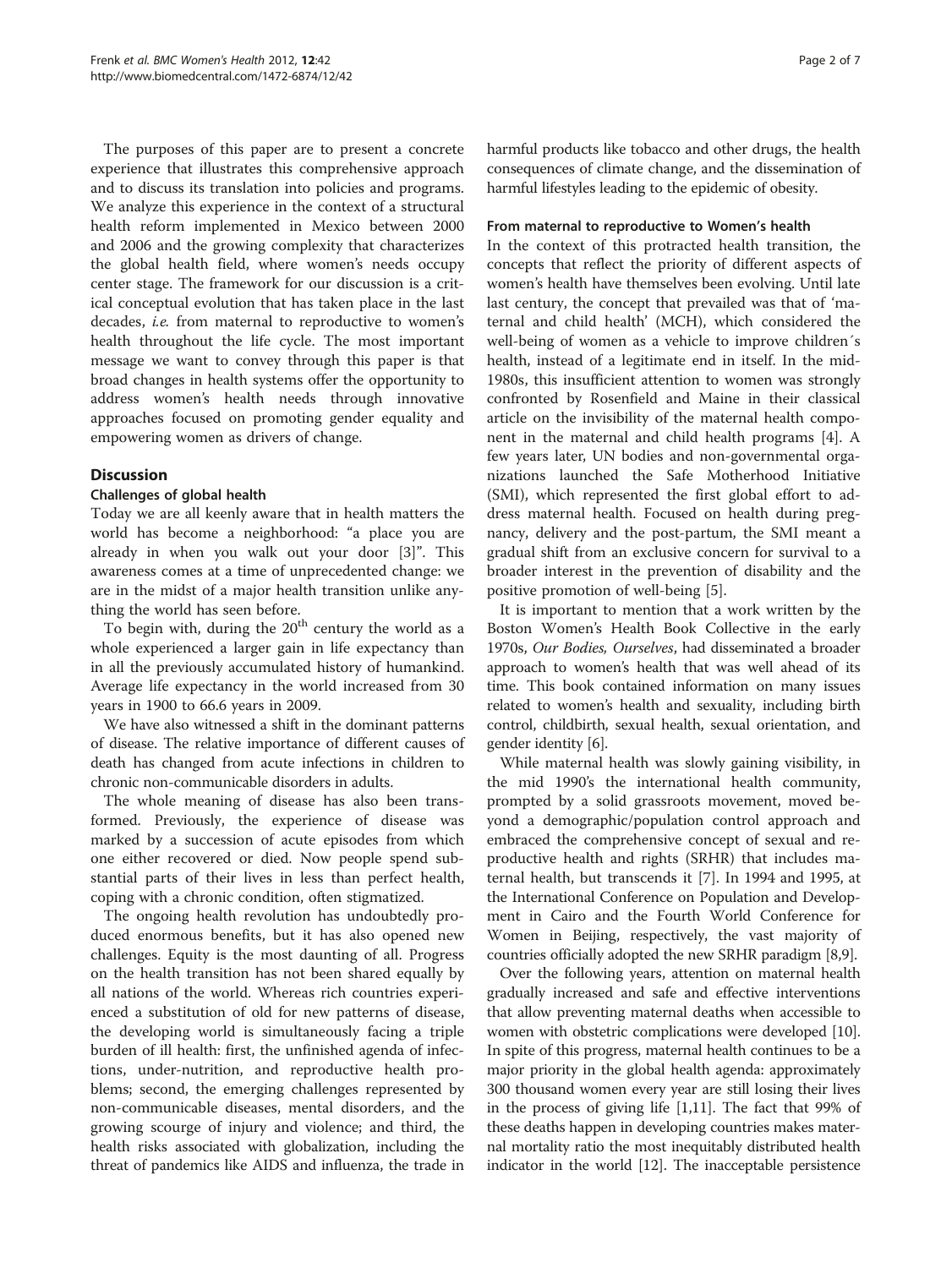of maternal mortality and its association with poverty prompted the global community to dedicate one of the eight Millennium Development Goals (MDG number 5) to its reduction, committing to bring the 1990 levels down by two-thirds in 2015 [\[13\]](#page-5-0).

In more recent years, to a great extent because of a rising awareness of the inextricable links between women's health conditions along the life cycle and the increasing prevalence of non-communicable diseases among women in developing countries, the expanded concept of 'women's health' gained currency in the global arena. "Women's health" has maternal and reproductive health at its core, but goes beyond that to include emerging challenges that are both practically exclusive to women—like cervical and breast cancer—or particularly common among them, such as depression, the increasing consumption of tobacco, and obesity [\[14](#page-5-0)]. This new emphasis adds an additional layer of complexity to the health challenges women face. In the last few years, other broader approaches to women's health have been promoted, including the economic dimension of maternal health and "women-centered development" [\[15,16](#page-5-0)].

In Mexico, a comprehensive approach to women's health was developed around the concept of 'women and health' and implemented between 2000 and 2006. This effort was part of a larger initiative to reform the health system [[17-23\]](#page-5-0). The main features of the reform are briefly described below as the larger context for the implementation of the broad and ambitious women and health agenda.

# Addressing Women's concerns in the context of the Mexican health reform

The calculation of national health accounts in Mexico in the 1990s revealed that more than 50% of total health expenditure was out-of-pocket, due the fact that more than half of the population (around 50 million people) lacked health insurance [[24\]](#page-5-0). This type of expenditures exposed households to ruinous situations. In fact, further analyses demonstrated that close to 4 million households were paying catastrophic and/or impoverishing sums to meet the health needs of their family members [[25](#page-5-0)].

These and other analyses generated the evidence that supported a legislative reform that established a system of social protection in health, which was approved by a large majority of the Mexican Congress in 2003. One of the main objectives of this reform was to increase public funding by a full percentage point of the GDP over seven years in order to provide universal health insurance. The vehicle for achieving this aim is a public scheme called Seguro Popular (Popular Health Insurance in English), which guarantees regular access to a package of more than 250 essential interventions which include all services offered in ambulatory units and general hospitals of the Ministry of Health (MoH), and a package of 57 costly interventions which includes treatment for all types of cancer in children, cervical and breast cancer, and HIV/AIDS [[26\]](#page-5-0). This insurance has elicited an enthusiastic response from the population, so that by December of 2011 more than 51.8 million people were enrolled in it and the target of universal coverage has been reached in 2012 [\[27,28](#page-5-0)].

In the context of a structural reform addressing the cross-cutting challenge of financing universal access to high-quality services, it was necessary to have a clear sense of priorities. This was seen as an imperative not only in terms of resource allocation, but also to garner public support by relating the abstract financial and managerial notions to concrete deliverables. Every reform must have a limited number of "flagship initiatives" to focus attention on its concrete benefits. From the outset, it was decided that a comprehensive approach to address women's health' would be one of them.

The first and most pressing priority in Mexico was to reduce maternal deaths. Having already achieved over 95% coverage with one of the most complete immunization schedules in the world [\[29\]](#page-5-0), the next frontier for equity was to close the social gaps in maternal mortality. Indeed, at the beginning of this decade, the progress reports produced by the United Nations showed that Mexico was one of the very few developing countries that were on route to meet the health-related MDGs except for one indicator: maternal mortality. In 1990 the maternal mortality ratio for Mexico was 90.4 and in order to meet MDG 5 it should decline to 22.6 in 2015, a goal that looks unreachable, given the present level of this indicator (36.1 in 2010) [\[30](#page-5-0)]. Like for the rest of the world, this was the indicator exhibiting the highest degree of inequality across social groups and regions of the country. Even though maternal deaths on average had decreased consistently in the previous decade, major efforts were still needed in the poorest areas of the southern states of Mexico, where geographic, organizational, financial, and cultural barriers limited women's access to maternal health care [\[31](#page-5-0)]. The differences among states were huge. The northern state of Nuevo León had a maternal mortality ratio of 16 in 2004 while the southern state of Chiapas showed a ratio of 103 [\[32\]](#page-6-0).

In rural areas of Mexico maternal deaths were mostly associated to acute obstetric hemorrhage, which demanded improvements in timely access to skilled delivery care. Hemorrhage was responsible for 25% of maternal deaths in 2004 [[29](#page-5-0)]. In urban settings most maternal deaths were due to eclampsia, which concentrated 30% of maternal deaths nationally that same year. Indirect obstetric ailments were the main cause of maternal deaths.

To address maternal morbidity and mortality and closely related perinatal health challenges, the special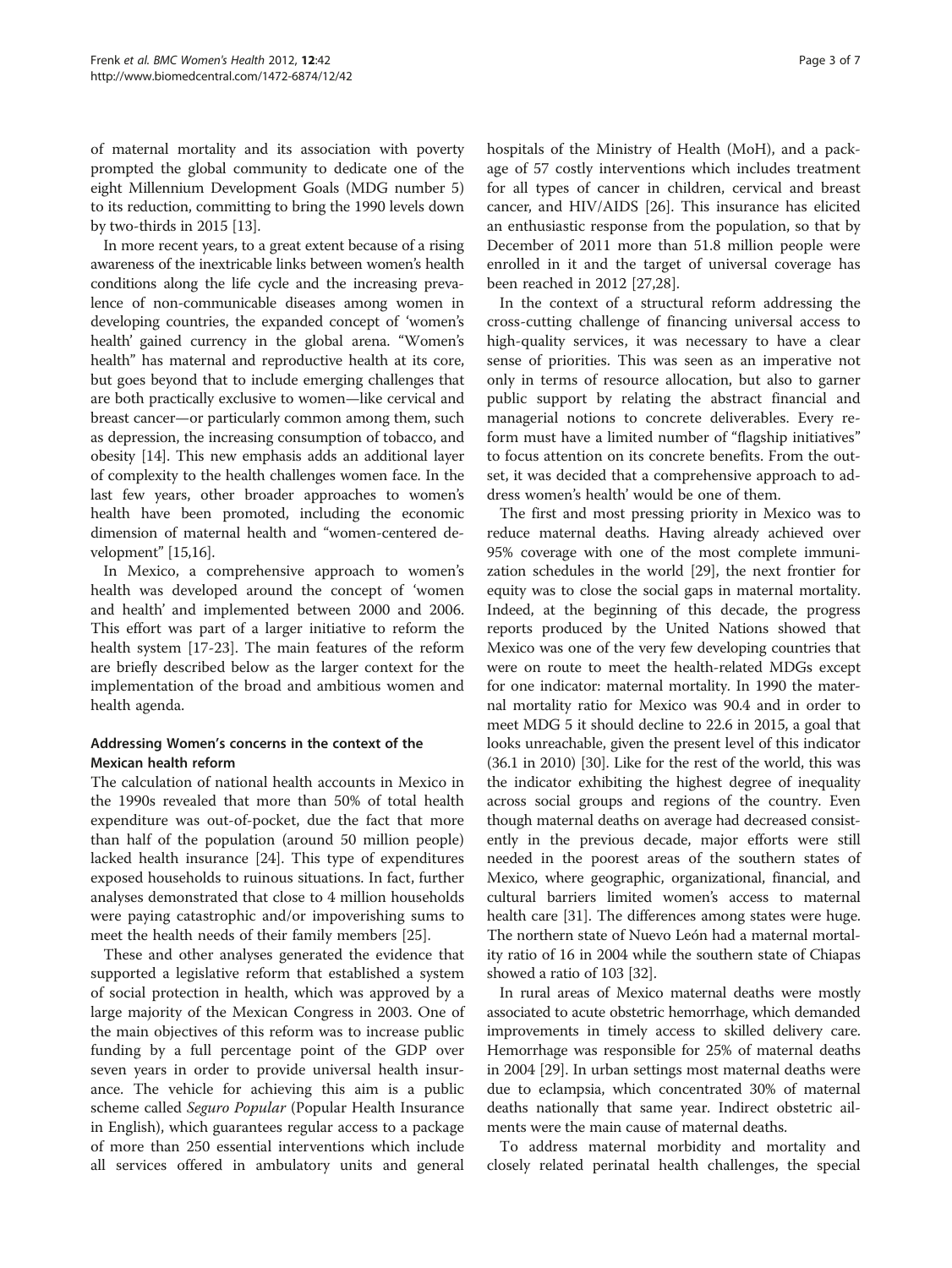"Fair Start in Life" initiative ("Arranque Parejo en la Vida" in Spanish) was launched in 2001. The main purposes of the initiative were to address the health problems of newborns and children under 5 and the reduction of maternal mortality. The name of program was meant to underscore the fundamental value of equality of opportunity.

The maternal component of the program included specific budget allocations to strengthen health-care networks and the supply of drugs and other inputs, including safe blood. The availability of skilled human resources was also improved through the reintroduction of obstetric nurses, a figure that began to disappear in the last quarter of the past century as pregnancy and delivery became increasingly medicalized [[33](#page-6-0)]. The training of traditional birth attendants by NGOs and ad hoc groups organized by local health authorities was also strengthened to respond to the demands of women in indigenous communities. Measures were taken to expand coverage of antenatal care and institutional deliveries, with emphasis on timely diagnosis and treatment of obstetric emergencies. Finally, efforts were developed to monitor maternal deaths, including the review of all deaths of women of reproductive age through verbal autopsies [\[34\]](#page-6-0).

As a result of these measures, effective coverage of antenatal care and skilled attendance at birth increased from less than 90% in 2000 to 93% in 2006, with small variations among states. Most importantly, there was a significant acceleration in the rate of decline of maternal mortality. Between 1990 and 2000, the indicator had dropped an average of 1.6% per year [[35\]](#page-6-0). But the average rate of decline more than doubled between 2000 and 2006 to reach 2.7% per year, reflecting a drop in the number of maternal deaths from 72 to 58 per 100,000 live births, one of the lowest figures in Latin America [[36,37\]](#page-6-0). It is important to stress that there was also a reduction of the gap between the rich states in the north and the poor ones in the south.

In the field of sexual and reproductive health, the MOH explicitly promoted the rights of women and carried out a number of innovative initiatives. One of the most relevant and by far the most controversial change was the revision of the national family planning policy through the introduction of three new contraceptive methods in the essential drug list: the sub-dermic implant, the female condom, and emergency contraception. The approval of the latter ignited an intense public debate, which provided useful lessons for Mexico and other countries dealing with similar challenges.

Emergency contraception was included in the essential drug list in July of 2005, after a lengthy and public discussion on its mechanisms of action, and associated risks and adverse effects, in which hundreds of organizations participated. The approval faced the strong opposition of the leaders of the Catholic Church, several conservative groups, and distinguished members of the party in power, all of whom argued, against nationally and internationally generated scientific evidence, that emergency contraception induces abortion [\[38](#page-6-0)]. Women's rights advocates argued that access to emergency contraception was a top priority in a country with a high prevalence of unwanted pregnancies, an important proportion of which results from acts of sexual violence. Technical and scientific entities contributed to the debate by providing the scientific evidence about emergency contraception's mechanisms of action and assessed public opinion, which was strongly in favor of the inclusion of this additional tool in the family planning guidelines and public services.

At the peak of the controversy, the office of the President of Mexico supported the inclusion of emergency contraception into the essential drug list stressing that it was the recommendation that resulted from a participatory and transparent process based on the analysis of scientific evidence. Such a strong endorsement was the positive culmination to a debate that in other Latin American countries has produced major political damage [\[39\]](#page-6-0).

According to a review of opinion surveys, this was probably one of the most popular public policy measures adopted by that particular administration. In a predominantly Catholic nation, this decision was backed by the majority of women even within the most religious segments of the population. A survey implemented in 2004 to assess public opinion on emergency contraception in Mexico City showed an approval rate of 68.4% [\[40](#page-6-0)].

Three basic lessons can be drawn from the experience around the introduction of emergency contraception in the list of essential drugs of public institutions in Mexico: first, that scientific evidence can provide major support for controversial policy decisions; second, that it is important to take advantage of political opportunities and work collaboratively with strategic allies, such as civil society organizations; and third, that given the wave of democratization that is spreading in developing countries, we should not underestimate people's aspiration for alternatives. In this particular case, Mexicans clearly rejected the interference of religious institutions in their private lives, especially in issues related to sexuality.

At the same time, the Government of Mexico adopted a gender and life-course perspective for its efforts to improve women's health, identifying two critical priorities: genderbased violence and cancer. In 2003 the MOH implemented the first National Survey on Violence against Women, which showed that the prevalence of intimate partner violence among users of health services was 21.6%, i.e. one out of every five women had suffered from intimate partner violence in the 12 months prior to the survey [[41](#page-6-0)].

Based on these findings and those of other studies, in 2006 the Mexican Congress passed a new law (Ley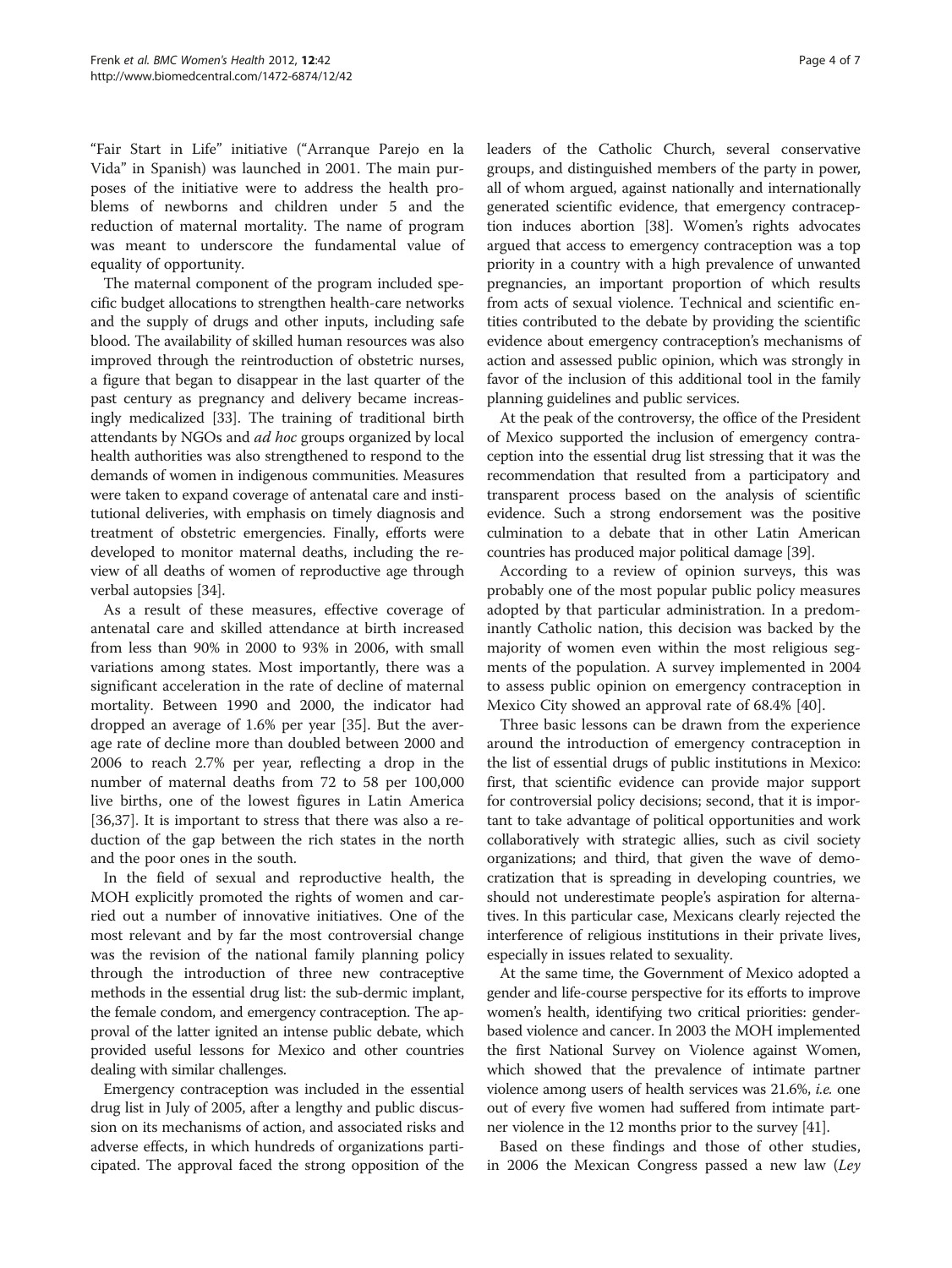General de Acceso de las Mujeres a una Vida Libre de Violencia, in English, General Law Guaranteeing Access to All Women to a Life Free of Violence) that punishes psychological, physical, and patrimonial violence against women, and mandates the immediate arrest of the presumptive aggressor and the protection of the victim [\[42](#page-6-0)]. Women's organizations welcomed the law's passage, recognized it as an important step forward, and committed themselves to support its enforcement.

Cancer among women in low- and middle-income countries is another challenge that deserves more attention. There is evidence that shows that it has been a leading cause of death and disability worldwide for already many years [\[43\]](#page-6-0). But the distribution of cancer is changing and it is now increasingly affecting developing regions: 55% of the new cases of cancer currently occur in poorer nations and this figure could reach 60% by 2020 and 70% by 2050 [\[44,45\]](#page-6-0).

The health transition described above encompasses the fundamental shift driving the rise of cancer in the developing world. Its protracted and complex nature is reflected in the coexistence of cervical and breast cancer [[46\]](#page-6-0). Cervical cancer was dramatically reduced in developed countries even before its infectious nature was discovered and an effective vaccine was developed; therefore, it has been traditionally categorized as part of the "unfinished women's health agenda", along with infectious diseases, malnutrition and reproductive health problems. In contrast, breast cancer is an exemplar of the emerging challenges increasingly affecting developing countries. Cervical cancer, which has become a rare disease in rich nations, results in more than 200,000 deaths annually in developing countries. Contrary to common perception, breast tumors are now the number one cause of cancer-related deaths in women in all but the poorest nations of the world. Developing countries account for 46% of the one million new cases of breast cancer diagnosed each year worldwide and for 55% of the resulting deaths [\[47](#page-6-0)].

In Mexico mortality figures for cervical cancer have decreased consistently over the past two and a half decades due to increasing coverage of its early detection and treatment [[48,49\]](#page-6-0). However, it still produces more than 4,000 deaths a year. Breast cancer mortality has doubled in the last 20 years, and it is now the second cause of death among women 30 to 54 years old [\[50](#page-6-0)].

Meeting these challenges required a two-pronged strategy involving both improved early detection and treatment. In terms of the former, the effective coverage of Pap smears increased from 36% to 41% between 2000 and 2006, while the coverage of mammography in women aged 40 to 69 years grew from 12% to 21% during the same period [[17\]](#page-5-0). As part of the new insurance scheme created by the recent reform, a separate fund was established to finance the treatment of a package of catastrophic diseases, including cervical and breast cancer, the coverage of which is now universal. Nevertheless, closing the gaps in access to prevention and treatment among states remains a challenge.

While these public health efforts were put in place, cultural factors were also addressed. By and large, in the developed world cancer has been increasingly recognized as a disease that can be detected in its early stages and successfully treated. In contrast, in many developing countries, cancer continues to be hindered by the trappings of prejudice and stigma. Concerned about the possibility of being abandoned by their spouses when discovered ill, many women opt for not using available preventative services or, when a problem is detected, not to receive the proper treatment, mastectomy in particular [[51](#page-6-0),[52](#page-6-0)]. For this reason, in Mexico the fight against cancer is being visualized also as a struggle against the social scourge of ignorance, stigma, discrimination, machismo, and the dehumanizing attempt to reduce women to a part of their bodies [[53\]](#page-6-0). This topic has gained increasing visibility in the events commemorating the International Breast Cancer Day and has been openly addressed by the highest health authorities of the country and the President of Mexico himself [\[54\]](#page-6-0).

Finally, the women and health aspect of the Mexican reform also embraced gender as a central issue in the health system. In 2003, the MOH established the National Center for Gender Equity and Reproductive Health [[55\]](#page-6-0). This entity has the authority to suggest national policies related to sexual and reproductive health and monitor and evaluate these policies as well as the quality of public maternal and reproductive health services. It has also promoted the adoption of a crosscutting gender perspective that has translated into gender-sensitive budgets, health information disaggregated by sex, and surveillance of gender biases in access to health services and quality of care. The Center has also started to address the role of women as informal providers of care for family members with chronic diseases; as traditional practitioners in the health teams serving indigenous communities; and as a growing component of the formal health workforce.

# Summary

The most important women and health challenges are far from over. There are still major threats that need to be addressed urgently. Salient among them are the further acceleration of the decline of maternal mortality to achieve MDG 5 and the attention to neglected emerging problems such as breast cancer and depression. Notwithstanding the importance of these problems, we should also recognize that several conceptual and empirical improvements in the field of women's health have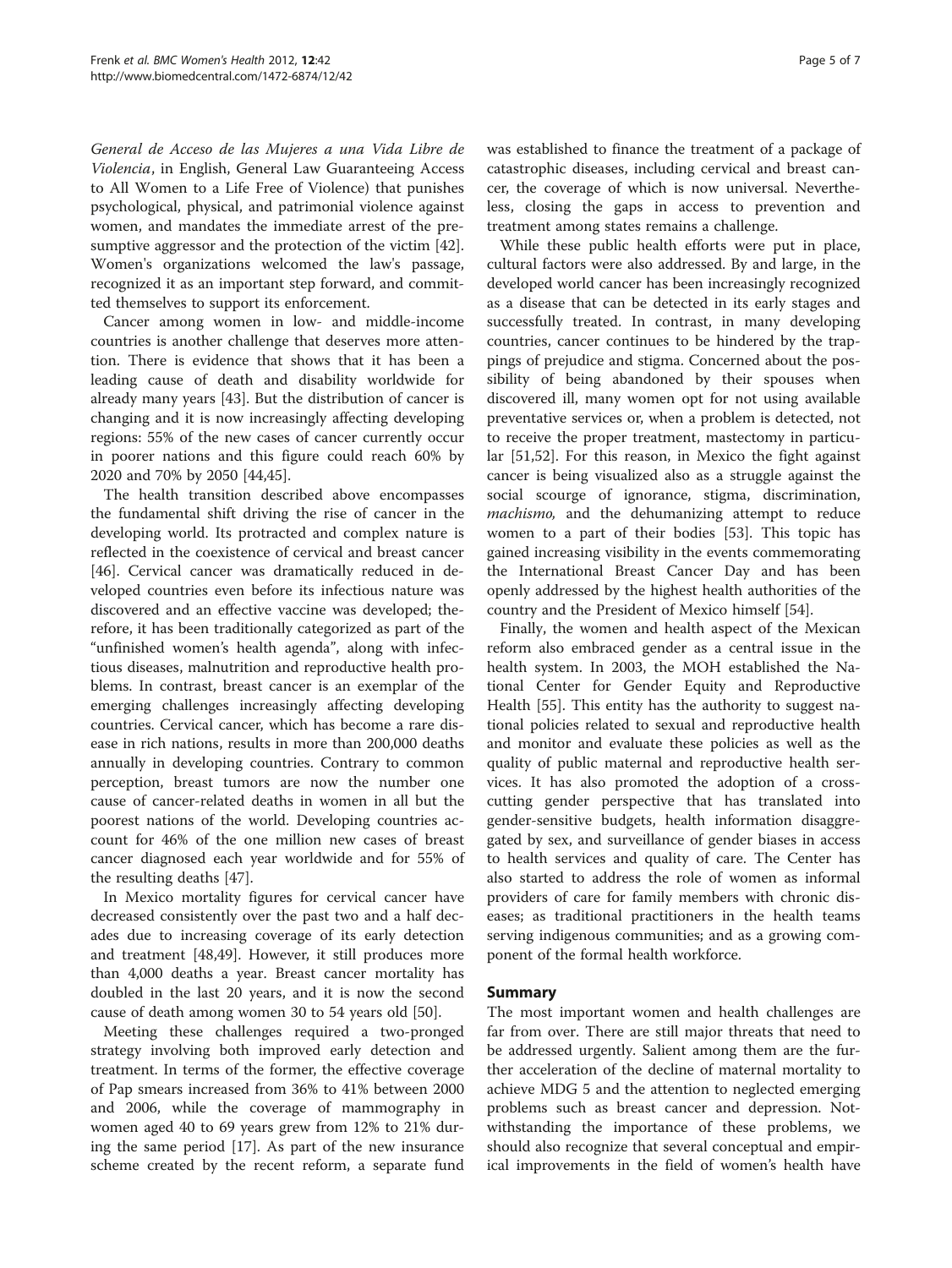<span id="page-5-0"></span>been recently achieved, with impacts both at the global and local levels. Salient among them are the global decline of maternal mortality figures, the innovative approaches to women's health, and the successful implementation of comprehensive policies to address the comprehensive women and health agenda at the national level, as exemplified by the Mexican health reform experience. Future initiatives in this field should take advantage of this progress and build on it.

The Mexican experience shows that broad reform efforts can be used to design and implement specific initiatives addressing priority needs. In this particular case, these were interventions to improve the reproductive and sexual rights of girls and women.

This reform experience, due to its novel nature, also offered the opportunity to move beyond traditional approaches to women's health to build a comprehensive agenda, which also includes neglected and emerging challenges such as gender-based violence, breast cancer, and the introduction of the gender perspective in the design, implementation, and evaluation of health policies.

Finally, we should stress that the successful implementation of the women and health approach in Mexico resulted from the establishment of creative alliances between the government and various important actors of the women´s health field, including researchers, women's groups, other NGOs and the media.

The women and health approach represents an essential contribution to the advancement of the unfinished women's health agenda both from a human rights and a development perspective, at the national and global levels.

#### Competing interests

The first author (JF) was Minister of Health of Mexico during the period covered by this paper. The second author (OGD) was Director General for Performance Evaluation at the Ministry of Health of Mexico during the period covered by this paper. The third author (AL) was a frequent advisor to the Ministry of Health of Mexico on women's health issues during the period covered by this paper.

#### Authors' contributions

The three authors participated equally in the development of the outline for this paper, in the gathering of all relevant literature and information, and in the actual writing of the essay. All authors read and approved the final manuscript.

#### Author details

<sup>1</sup> Harvard School of Public Health, 677 Huntington Avenue, Boston, MA 02115, USA. <sup>2</sup> Center for Health Systems Research, National Institute of Public Health, Avenida Universidad 655, C.P. 62100 Cuernavaca, Morelos, Mexico. <sup>3</sup>Women and Health Initiative, Harvard School of Public Health, 677 Huntington Avenue, Boston, MA 02115, USA.

#### Received: 28 March 2012 Accepted: 5 December 2012 Published: 10 December 2012

#### References

- Lozano R, Wang H, Foreman K, Knoll-Rajaratnam J, Naghavi M, Marcus JR, et al: Progress towards Millennium Development Goals 4 and 5 on maternal and child mortality: an updated systematic analysis. Lancet 2011, 378(9797):1139–1165.
- 2. Langer A, Frenk J, Horton R: Women and Health Initiative: integrating needs and response. Lancet 2012, 380:631–632.
- 3. Wikipedia. Neighborhood; Available at: [http://en.wikipedia.org/wiki/](http://en.wikipedia.org/wiki/Neighbourhood) [Neighbourhood](http://en.wikipedia.org/wiki/Neighbourhood). Accessed February 8, 2010.
- 4. Rosenfield A, Maine D: Maternal mortality-a neglected tragedy. Where is the M in MCH? Lancet 1985, 13;2(8446):83–85.
- 5. AbouZahr C: Safe motherhood: a brief history of the global movement 1947-2002. Br Med Bull 2003, 67:13-25.
- 6. Boston Women's Health Book Collective: Our bodies, ourselves. New York: Simon and Schuster; 1973.
- 7. Geller S, Bennett T: Defining a women's health research agenda. Available at: [https://apha.confex.com/apha/132am/techprogram/paper\\_75308.htm](https://apha.confex.com/apha/132am/techprogram/paper_75308.htm). Accessed September 12, 2012.
- 8. Dixon-Mueller R: The sexuality connection in reproductive health. JSTOR Studies Family Plann 1993, 24(5):269–282.
- 9. World Health Organization: Reproductive health. Available at [http://www.](http://www.who.int/topics/reproductive_health/en/) [who.int/topics/reproductive\\_health/en/.](http://www.who.int/topics/reproductive_health/en/) Accessed October 22, 2009.
- 10. World Health Organization: Making Pregnancy Safer. Annual Report 2006. Geneva: WHO; 2007.
- 11. Hogan MC, Foreman KJ, Naghave M, et al: Maternal mortality for 181 countries, 1980–2008: systematic analysis of progress towards Millenium Development Goal 5. Lancet 2010, 375(9726):1609–1623.
- 12. Migiro AR: With maternal mortality 'world's worst health inequity', UN working to ensure. Available at: [http://www.un.org/News/Press/docs/2009/dsgsm462.](http://www.un.org/News/Press/docs/2009/dsgsm462.doc.htm) [doc.htm](http://www.un.org/News/Press/docs/2009/dsgsm462.doc.htm). Accessed Spetember 16, 2010.
- 13. United Nations Development Programme: What will it take to achieve Millenium Development Goals? New York: UNDP; 2010.
- 14. World Health Organization: Women and health. Today's evidence tomorrow's agenda. Geneva: WHO; 2009.
- 15. Gill K, Pande R, Malhota A: Women deliver for development. Lancet 2007, 370:1347–1357.
- 16. Clinton H: Development in the 21st century. Foreign Policy 2010. Available at: [http://www.foreignpolicy.com/articles/2010/01/06/](http://www.foreignpolicy.com/articles/2010/01/06/hillary_clinton_on_development_in_the_21st_century) [hillary\\_clinton\\_on\\_development\\_in\\_the\\_21st\\_century](http://www.foreignpolicy.com/articles/2010/01/06/hillary_clinton_on_development_in_the_21st_century). Accessed February 15, 2010.
- 17. Frenk J: Bridging the divide: global lessons from evidence-based health policy in Mexico. Lancet 2006, 368:954-961.
- 18. Frenk J, González-Pier E, Gómez-Dantés O, Lezana MA, Knaul FM: Comprehensive reform to improve health system performance in Mexico. Lancet 2006, 368:1525–1534.
- 19. González-Pier E, Gutiérrez-Delgado C, Stevens G, et al: Priority setting for health interventions in Mexico´s System for Social Protection in Health. Lancet 2006, 368:1608–1618.
- 20. Lozano R, Soliz P, Gakidou E, et al: Benchmarking of performance of Mexican states with effective coverage. Lancet 2006, 368:1729–1741.
- 21. Knaul FM, Arreola-Ornelas H, Méndez-Carniada O, et al: Evidence is good for your health system: policy reform to remedy catastrophic and impoverishing health spending in Mexico. Lancet 2006, 368:1828–1841.
- 22. Gakidou E, Lozano R, González-Pier E, et al: Assessing the effect of the 2001-06 Mexican health reform: an interim report card. Lancet 2006, 368:1920–1935.
- 23. Sepúlveda J, Bustreo F, Tapia R, et al: Improvement of child survival in Mexico: the diagonal approach. Lancet 2006, 368:2017–2027.
- 24. Frenk J, Lozano R, González-Block MA, et al: Economía y salud: propuestas para el avande del sistema de salud en México. Informe final. Mexico City: Fundación Mexicana para la Salud; 1994.
- 25. Secretaría de Salud. Programa Nacional de Salud 2001–2006: La democratización de la salud en México. Hacia un sistema universal de salud. Mexico City: Secretaría de Salud; 2001.
- 26. Comisión Nacional de Protección Social en Salud: Seguro Popular. Available at: [http://www.seguro-popular.salud.gob.mx/index.php?](http://www.seguro-popular.salud.gob.mx/index.php?option=com_content&view=article&id=272&Itemid=287) [option=com\\_content&view=article&id=272&Itemid=287.](http://www.seguro-popular.salud.gob.mx/index.php?option=com_content&view=article&id=272&Itemid=287) Accessed September 12, 2012.
- 27. Secretaría de Salud: Sistema de Protección Social en Salud. Informe de resultados. Segundo semestre de 2010. Mexico City: Secretaría de Salud; 2010.
- 28. Knaul FM, González-Pier E, Gómez-Dantés O, et al: The quest for universal health coverage: achieving social protection for all in Mexico. Lancet 2012, Available at: [http://dx.doi.org/S0140-6736\(12\)61068-X.](http://dx.doi.org/S0140-6736(12)61068-X) Accessed September 9, 2012.
- 29. Secretaría de Salud: Salud: México. Mexico City: Secretaría de Salud; 2001:94-95.
- 30. Secretaría de Salud: Rendición de Cuentas en Salud 2010. Mexico City: Secretaría de Salud; 2011:96–107.
- 31. Freyermuth-Enciso MG: Mortalidad materna. Inequidad institucional y desigualdad entre mujeres. Available at: [http://www.coneval.gob.mx/](http://www.coneval.gob.mx/contenido/info_public/6815.pdf) [contenido/info\\_public/6815.pdf](http://www.coneval.gob.mx/contenido/info_public/6815.pdf). Accessed September 14, 2012.